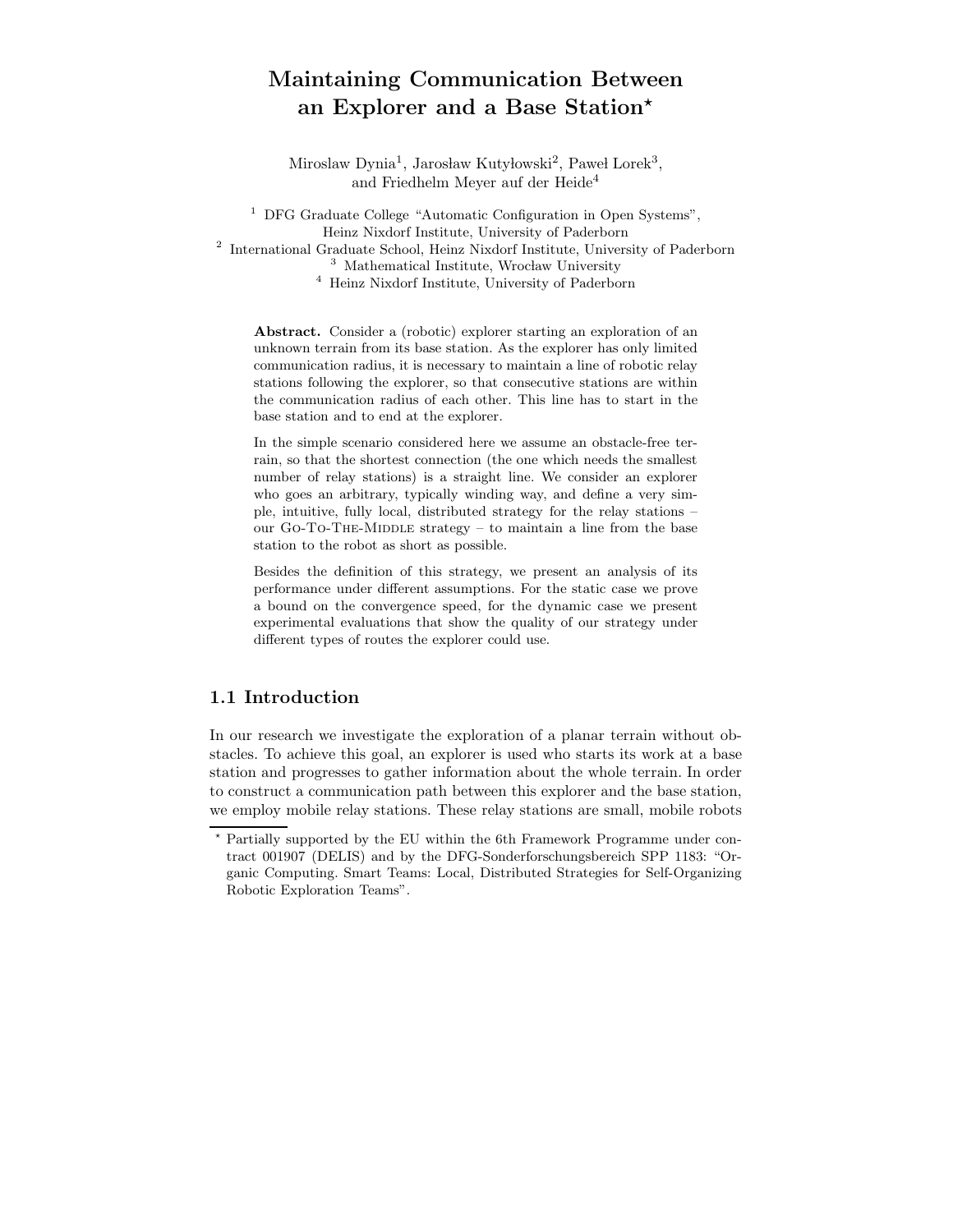which are responsible for routing messages between the explorer and the base station.

In order to minimize the number of necessary relay stations, they should be organized on a line close to the straight line connecting the explorer and the base station. Furthermore it is necessary that the relay stations can communicate with each other, so consecutive stations must be placed in a limited distance on this line.

Since we allow the explorer to walk along an arbitrary route, its position updates frequently. Arranging all relay stations on the straight line would thus require to communicate its position updates to the whole path, resulting in a globally controlled strategy incuring a substantial communication load. Thus we are looking for simple distributed, local strategies which allow the relay stations to arrange near to their optimal positions based on very local information. We introduce a strategy, our Go-To-The-MIDDLE, which does not use any communication – relay stations perform their movement basing only on sensed positions of their communication partners. This approach is called "interaction via sensing" as defined in [?].

In Section 1.2 we introduce a local and distributed strategy which keeps the relay stations close to their optimal positions on the line. This strategy is very intuitive and could also be used by human explorers. A similar behavior can be observed in bird flocks maintaining formation (see [?]).

We analyze our strategy both in a static and in a dynamic setting. In Section 1.3 we describe the static setting, where the explorer does not move, and the relay stations are initially placed on an arbitrarily winding route taken by the explorer until now. We give a worst-case theoretical analysis which describes the time needed for the relay stations to converge to positions near the straight line between the base station and the explorer. In Section 1.4 we let the explorer move and let the relay stations continuously apply our strategy. We experimentally evaluate the performance of the strategy, using three different types of routes taken by the explorer. The proofs of several technical lemmas can be found in the full version of this paper.

#### 1.1.1 Related work

From a general point of view, our work can be positioned in the area of swarm intelligence [?], particularly in the field of robotic intelligent swarms [?, ?, ?].

Our work has much in common with the prior research in the areas of pattern formation and formation maintenance. The work described in [?, ?, ?, ?, ?] considers swarms of robots which should self-organize to form a pattern (a line, circle,  $\dots$ ) on a plane or to maintain a formation while marching.

The most similar work to ours is [?]. Among others it presents an algorithm CONTRACTION which is very similar to our strategy. Nevertheless, although the topic of forming a geometric pattern on a plane has been considered very often, we are not aware of any analysis giving strong theoretical bounds on the worstcase performance of a strategy. Up to our knowledge the topic of mobile robots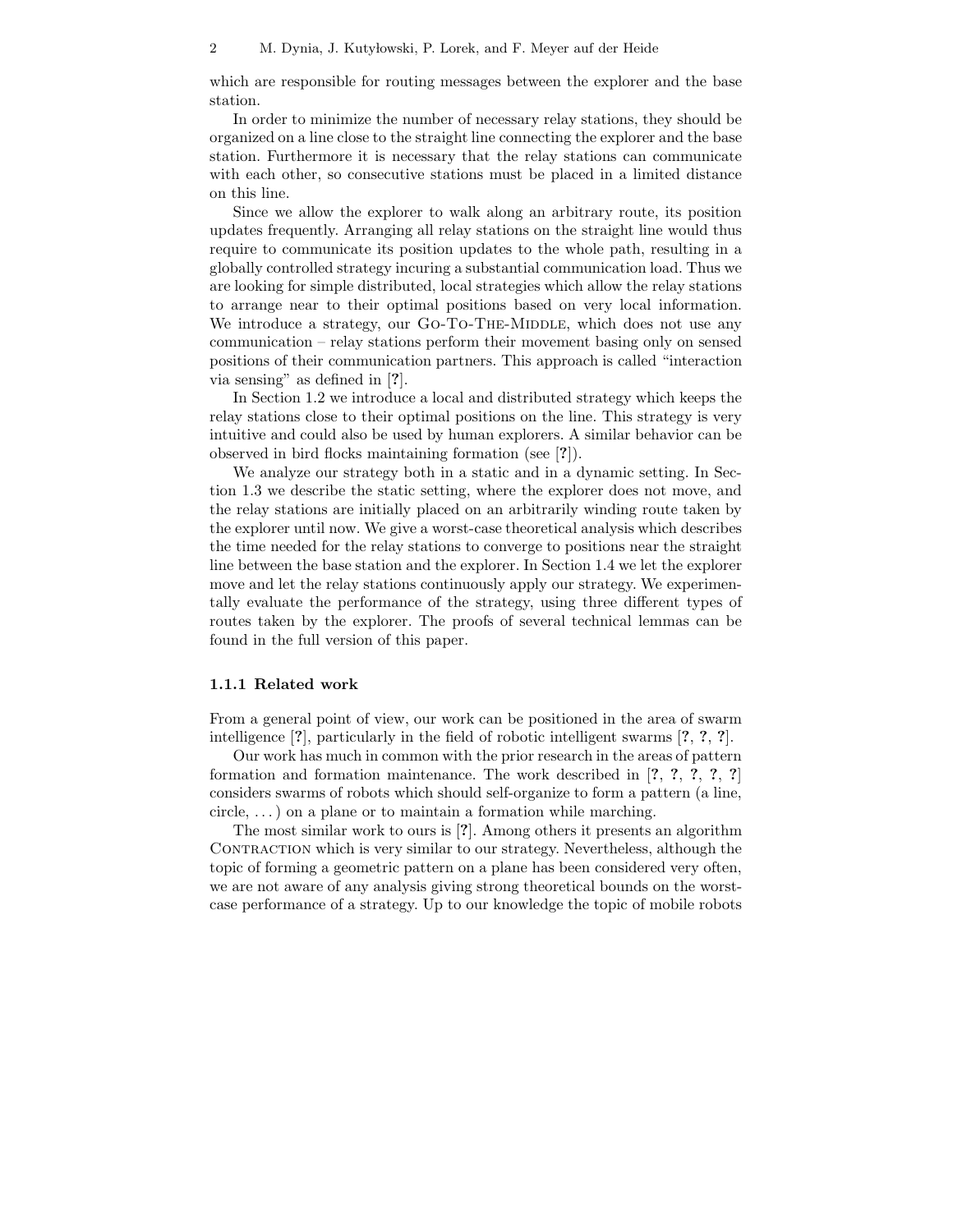#### 1.1.2 Model

We construct a graph modeling the base station, the explorer and the relay stations with vertices. The vertices are always logically organized in a path  $(v_1, v_2, \ldots, v_{n-1}, v_n)$ , where  $v_1$  corresponds to the base station,  $v_n$  to the explorer and  $v_2, \ldots, v_{n-1}$  to the relay stations. To represent the path we introduce undirected edges  $(v_i, v_{i+1})$  for every  $i \in \{1, ..., n-1\}$ . The communication is routed along this path from  $v_1$  to  $v_n$  or in the other direction. The graph is embedded on a plane, thus we will use the notion of a position  $p(v)$  of a vertex v. Distances between vertices are given by the  $L_2$  norm and described by  $|(v_i, v_{i+1})|.$ 

The goal of a strategy minimizing the distance between the relay stations is to arrange the relay stations on the line between  $v_1$  and  $v_n$  in equal distances from each other, or, in other words, to bring the relay stations as near to this optimal positions as possible.

We require every edge on the path  $v_1, \ldots, v_n$  to have at most length d, so that the maximum transmission distance of  $d$  is not exceed and communication links between partners on the communication path can be hold up. A communication path fulfilling this property is called valid.

# 1.2 The Go-To-The-Middle Strategy

The following GO-TO-THE-MIDDLE strategy is executed repeatedly by every relay station. Relay station *i* observes the positions  $p(v_{i-1})$  and  $p(v_{i+1})$  of its communication partners and moves itself into the middle of the interval from  $v_{i-1}$  to  $v_{i+1}$ .



Fig. 1.1. Node  $v_i$  executes Go-To-The-MIDDLE strategy by moving into the middle of the interval between  $v_{i-1}$  and  $v_{i+1}$ .

For simplification of the analysis we will assume that the Go-To-The-MIDDLE strategy is invoked in discrete time steps. Each time step is subdivided into two shorter substeps. In the first one, all relay stations check the positions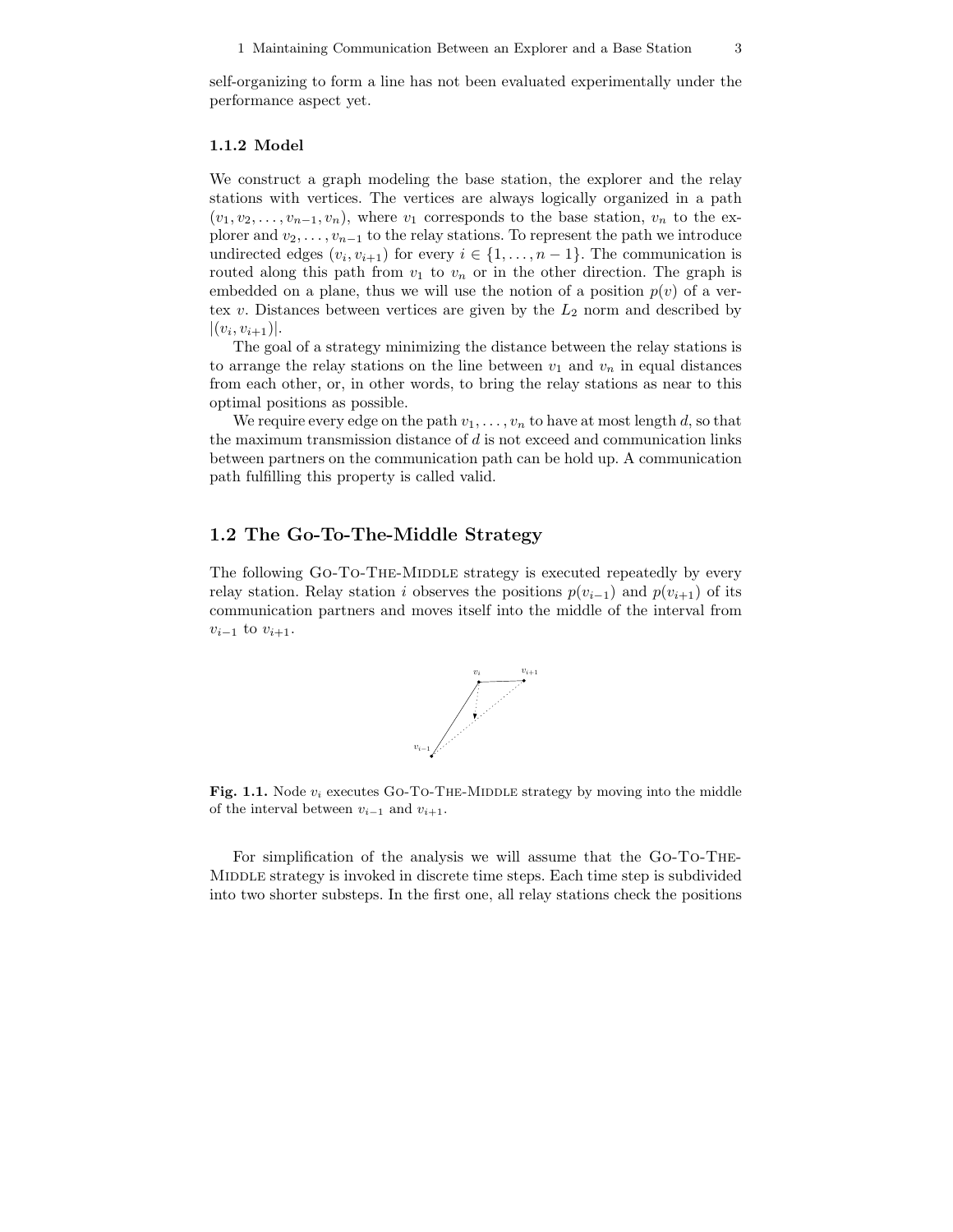of their neighbors. In the second substep all relay stations move to the middle of the observed positions of its neighbors as described above.

Since the explorer moves, it may be necessary to extend the path of relay stations. We perform this at the end of the path, between the last relay station and the explorer. This happens every time the distance between  $v_{n-1}$  and  $v_n$ increases to more than d. We rename the vector v appropriately, so that  $v_{n+1}$ describes the explorer and  $v_n$  the new relay station. The new relay station is inserted in the middle of the interval connecting the last relay station and the explorer.

If the explorer can carry a sufficiently large pool of relay stations then this strategy is easily executed, since new relay stations are available at the explorer's position.

If this is not the case, the base station has to make sure that enough relay stations are on the path. As it does not know about the position and movement of the explorer, we modify the strategy slightly. We add to each relay station  $v_i$  a second one, its partner, at the same position as  $v_i$ . During each Go-To-THE-MIDDLE step, a relay station and its partner perform the same movement. Afterward, one of them goes the next relay station and becomes its partner. At the base station, a new relay station is introduced as the partner of  $v_2$ . At the explorer there are two possibilities. If the explorer has not moved far away from  $v_n$ , the partner of  $v_n$  starts going back to the base station and is reused there. If a new relay station is needed to hold up the communication with the explorer, the partner of  $v_n$  is used. Limiting the maximal speed of the explorer to  $d/2$ it will be necessary to insert a new relay station to the communication path at most every two rounds. Thus the new relay station in the communication path will obtain its partner in the next round after it has been inserted.

This modified strategy uses at most  $2n$  relay station in addition to those needed by GO-TO-THE-MIDDLE, half of them being the partners of all relay stations and half of them being on their way back to the base station.

We may also consider removing relay stations when they are close enough to each other. Formally, a relay station  $v_i$  can be removed from the path if the distance  $|(v_{i-1}, v_{i+1})| \leq d$ . The vector v is then re indexed appropriately and the released station goes back along the communication path to the base station.

We show that both strategies preserve the validity property of the communication path in the following theorem. Its proof can be found in the appendix.

Theorem 1. If a communication path is valid then, after applying the Go-To-THE-MIDDLE strategy, it remains valid.

## 1.3 Static setting

We analyze the convergence rate of Go-To-THE-MIDDLE and assume a static scenario – the explorer does not move. We measure the time which is required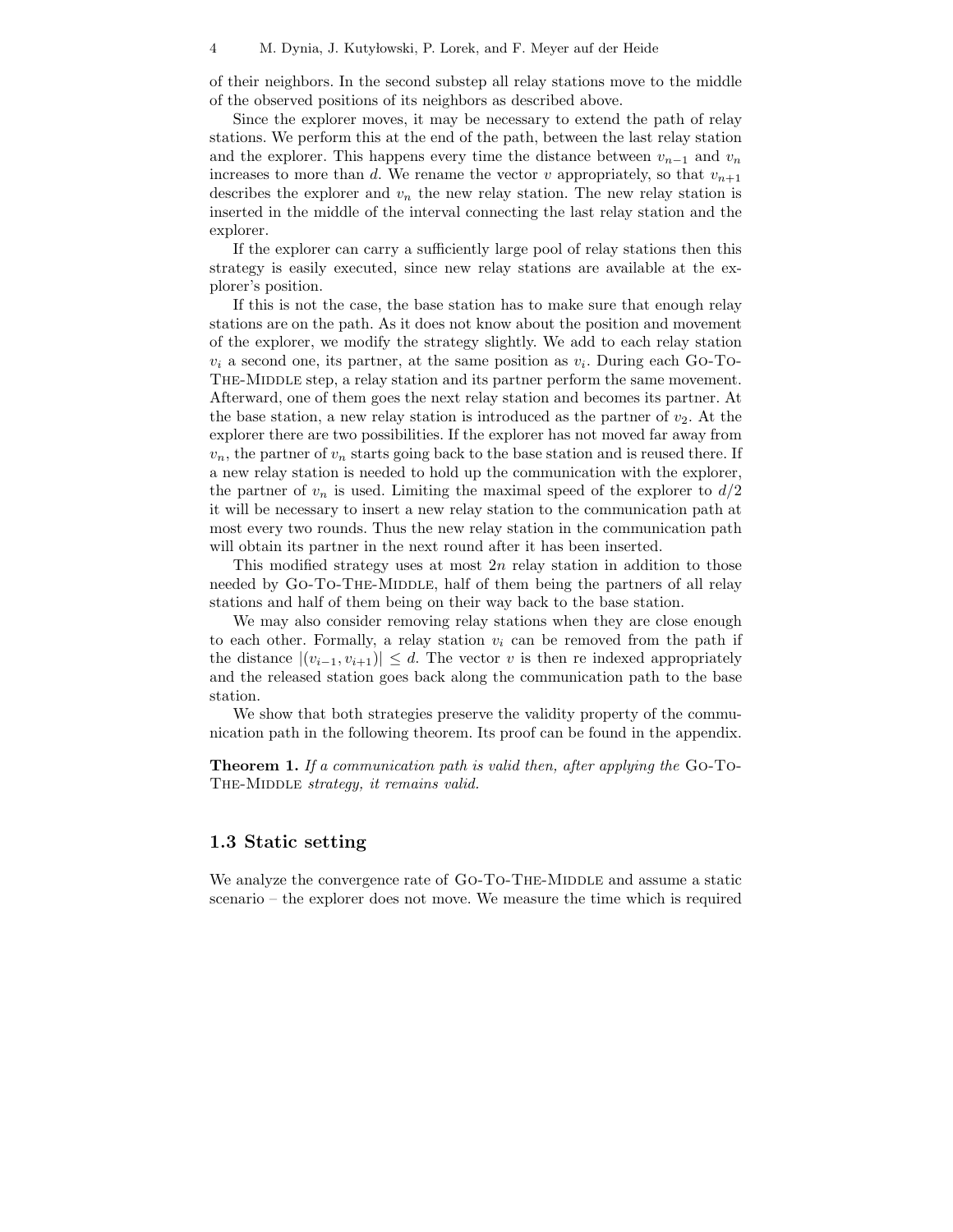so that every relay station is within some given distance from the straight line connecting the base station and the explorer.

For the purpose of this analysis we assume that the number of nodes on the path is  $n$ . We do not remove any nodes from the path, even if they are very close to each other. The positions of nodes  $v_1$  and  $v_n$  are fixed – they do not move during the execution of GO-TO-THE-MIDDLE, while all other nodes can move. This corresponds to an explorer standing at its position, and all relay stations executing the GO-TO-THE-MIDDLE strategy.



Fig. 1.2. Relay stations and the area of diameter  $\varepsilon$  around the straight line

For a node  $v_i$  we define  $d^t(v_i)$  to be the distance of node  $v_i$  to the straight line crossing nodes  $v_1$  and  $v_n$  before step t of the execution Go-To-The-MIDDLE. Distance of a point to a line is defined in the usual geometrical way, as depicted in Fig. 1.2. We assume that at the beginning all nodes (relay stations) are on one side of the line connecting the explorer and the base station. If not, the nodes can be divided into distinct segments, and the analysis can be applied in each segment separately. The case, when all nodes are on one side yields the worst case.

Theorem 2 (Main Theorem). Consider a valid communication path with  $n-2$  relay stations. Then after at most  $9n^2\log\frac{1}{\varepsilon}n$  steps for every i it holds  $d(v_i) \leq \varepsilon$  for any  $\varepsilon > 0$ .

*Proof.* Obviously it holds  $d^t(v_1) = d^t(v_n) = 0$  for all  $t \geq 1$ . We define  $A^t :=$  $[d^t(v_1)\ldots,d^t(v_{n-1})]$  to be the vector of distances of relay stations to the straight line.  $A^0$  describes the start configuration.

Then after one step of GO-TO-THE-MIDDLE the distance

$$
d^{t}(v_{i}) = \frac{d^{t-1}(v_{i-1}) + d^{t-1}(v_{i+1})}{2},
$$

for all  $1 \lt i \lt n$ , which effectively means that  $d^t(v_2) = d^{t-1}(v_3)/2$  and  $d^t(v_{n-1}) = d^t(v_{n-2})/2$  since  $d^t(v_1) = d^t(v_n) = 0$ .

We can describe the changes of the vector  $A<sup>t</sup>$  by multiplying it with an appropriate transition matrix  $\tilde{L}$  so that  $A^t = A^{t-1}L = A^0L^t$ . This  $n \times n$  matrix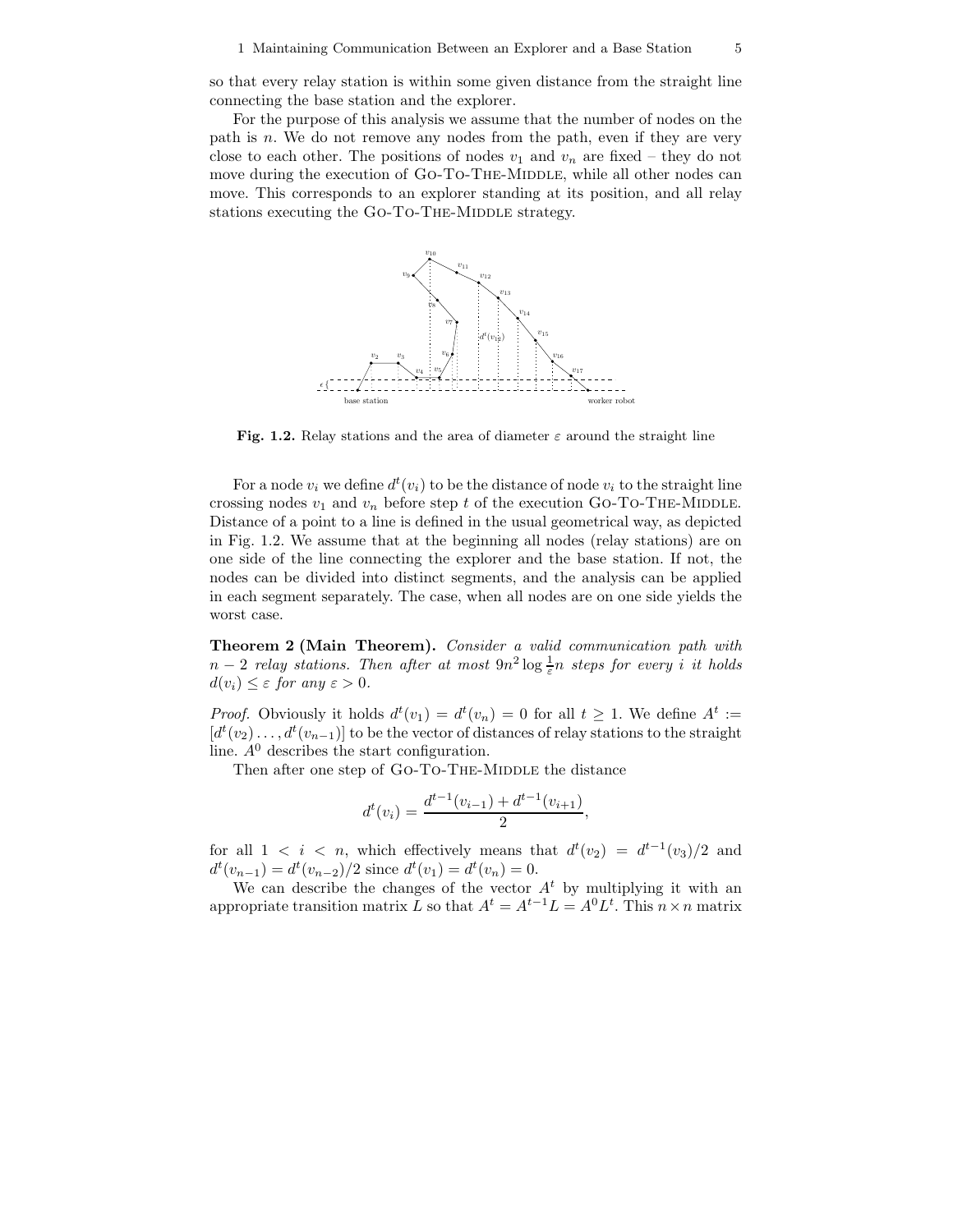is defined as follows:  $L(i, j) = \frac{1}{2}$  for all i, j such that  $|i - j| = 1$ . For all other  $i, j$  we have  $L(i, j) = 0$ .

$$
L = \begin{pmatrix} 1/2 & & & & & \\ 1/2 & 1/2 & & & & \\ & 1/2 & \ddots & & & \\ & & 1/2 & 1/2 & & \\ & & & \ddots & 1/2 & \\ & & & & 1/2 & 1/2 \\ & & & & & 1/2 \end{pmatrix}
$$

Matrix  $L$  is symmetric, substochastic and irreducible. By Lemma 1 all eigenvalues of  $L$  are different and thus  $L$  is diagonalizable. The rest of the proof of the Main Theorem goes in the following way. We will compute the eigenvalues and eigenvectors of L. A lemma about the convergence rate of  $L<sup>t</sup>$  will allow us to give an upper bound on the largest value of  $L<sup>t</sup>$  after t steps. From this we will conclude a bound on the largest value of  $A<sup>t</sup>$  and the Main Theorem easily.

**Lemma 1.** The eigenvalues of the matrix L are

$$
\lambda_j = \cos\left(\frac{j\pi}{n+1}\right), \quad j = 1, \ldots n.
$$

The corresponding eigenvectors are

$$
x_j(i) = \sin\left(\frac{\pi j i}{n+1}\right), \quad i = 1, ..., n, \ \ j = 1, ..., n.
$$

**Lemma 2.** For a diagonalizable, irreducible, symmetric, substochastic  $n \times n$ matrix  $P$  and any  $i, j$  we have

$$
P^k(i,j) \leq n\alpha\beta^k ,
$$

where  $\beta$  is the largest absolute value of eigenvalues of the matrix P and  $\alpha =$  $\max_{i,j,i',j'} |x_j(i) \cdot x_{j'}(i')|$  with  $x_j$  denoting the j-th eigenvector of matrix P.

The proofs of both lemmas can be found in the appendix. After  $t$  steps, we have  $L^t(i,j) \leq n\alpha\beta^t$  for any i, j, sticking to the definitions of  $\alpha$  and  $\beta$  from Lemma 2. As all entries of all eigenvectors of  $L$  are not larger than 1, we have  $\alpha \leq 1$ . The value of  $|\cos \frac{j\pi}{n+1}|$  is the largest for  $j/(n+1)$  approaching 0 or 1. Without loss of generality we set  $j = 1$ . Then we have  $\beta = \cos \frac{\pi}{n+1}$ .

Now assuming that the communication distance between nodes is  $d$ , we know that  $A^0$  can contain an entry as big as dn. On the other hand we know that entries of  $L^t$  are always non-negative. Recall that  $A^t = A^0 L^t$ . Then to have  $d^t(v_i) \leq \varepsilon$  we must have each element of  $L^t$  smaller than  $\frac{\varepsilon}{dn^2}$  since  $d^0(v_i) \leq dn$ .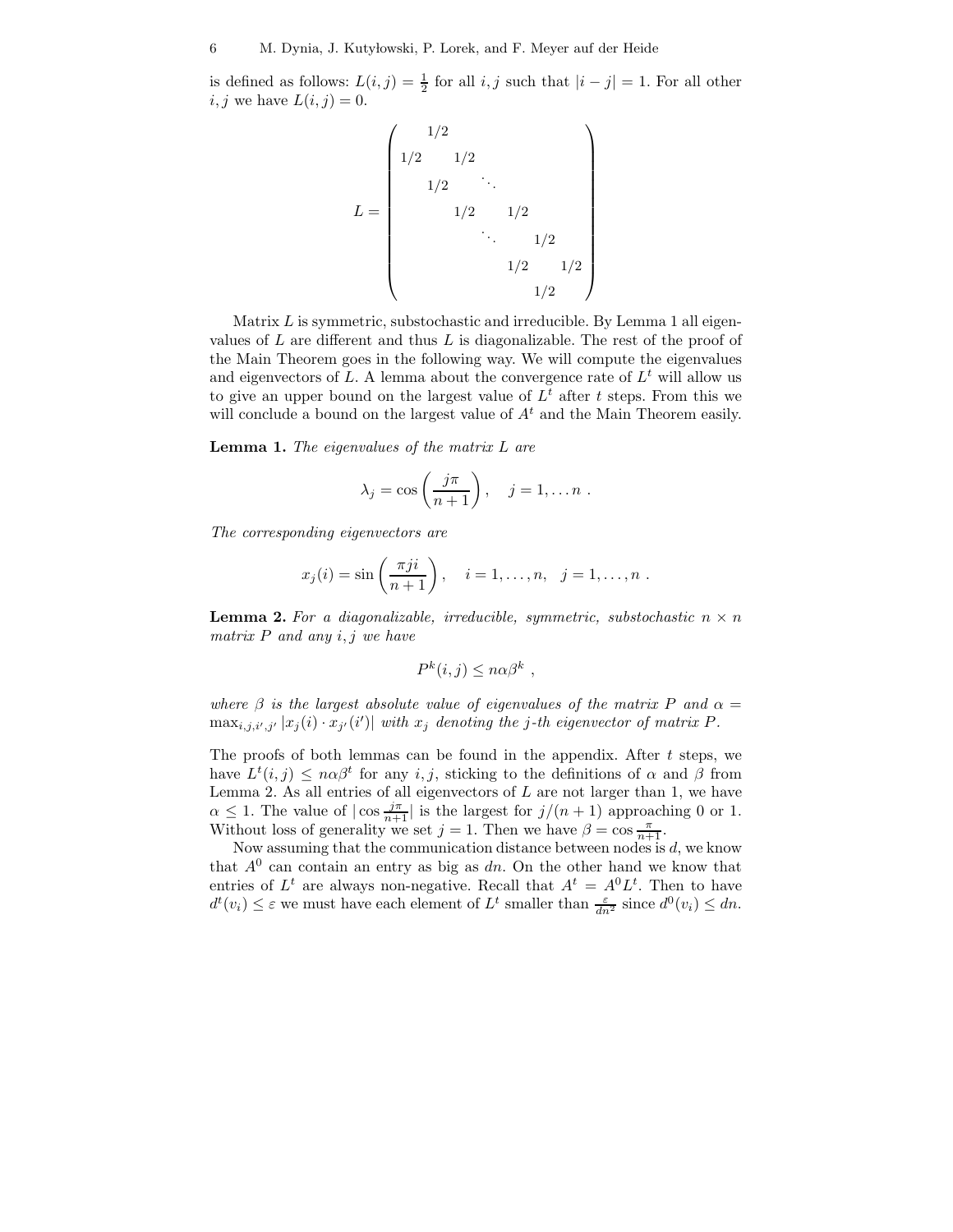We thus have to find a t such that  $L^t(i,j) \leq \frac{\varepsilon}{dn^2}$  for all  $i, j$ . Using Lemma 2 we should then have  $n\alpha\beta^t \leq \frac{\varepsilon}{dn^2}$  and accordingly  $\beta^t \leq \frac{\varepsilon}{dn^3}$ . We still have to find an upper bound on  $\beta$ . As argued before,  $\beta$  is largest, when  $\pi/(n+1)$  approaches 0. Thus let us expand  $\cos x$  around  $x = 0$  from the Taylor series. We obtain cos  $x \leq 1 - \frac{x^2}{2} + \frac{x^4}{24}$ , and set  $x = \pi/(n+1)$ . Since  $\pi^2/2 \geq 1$  and  $\pi^4/24 \leq 5$  we obtain

$$
\cos \frac{\pi}{n+1} \le 1 - \frac{\pi^2}{2(n+1)^2} + \frac{\pi^4}{24(n+1)^4}
$$
  

$$
\le 1 - \frac{1}{(n+1)^2} + 5\frac{1}{(n+1)^4}.
$$

Since  $\frac{5}{(n+1)^4} \leq \frac{1}{2(n+1)^2}$  for a sufficiently large *n* we have  $\cos \frac{\pi}{n+1} \leq 1 - \frac{1}{2(n+1)^2}$ . This lets us conclude that for  $t = 2(n+1)^2$  we obtain  $\beta^t \leq 1/e$  and for  $t =$  $2(n+1)^2 \cdot \ln \frac{1}{\varepsilon} dn^3$  we get  $\beta^t \leq \frac{\varepsilon}{dn^3}$ . Assuming that d is constant and upper bounding  $2(n+1)$  with 3n we have that  $\beta^t \leq \frac{\varepsilon}{dn^3}$  for  $t = 9n^2 \ln \frac{1}{\varepsilon}n$ . This proves that after  $t = 9n^2 \ln \frac{1}{\varepsilon} n$  steps we have  $d^t(v_i) \leq \varepsilon$ .  $\Box$ 

## 1.4 Dynamic setting

In this section we investigate the performance of the Go-To-The-MIDDLE strategy in a dynamic scenario. We first present a route for the explorer which apparently is a hard instance for our strategy. In the second part we investigate our strategy on a very regularly winding route, and on a random walk. For all three scenarios we perform experiments showing the performance of our strategy in these models.

#### 1.4.1 A hard case

We set the maximum transmission distance of stations to 5 units. The experiment starts with the explorer in distance r from the base station. Relay stations are aligned on a straight line between the base station and the explorer, each of them in distance 5 from its neighbors.

Then the explorer starts to walk on a circle with radius  $r$  around the base station. The relay station path has to keep up with the motion of the explorer. We let the explorer move always with the same constant speed of 1 unit per time step.

We have discovered that direction changes are profitable for the Go-To-THE-MIDDLE strategy – see for example the experiments in the next subsection. According to this observation a cyclic scenario is very hard for the Go-To-THE-MIDDLE – since the explorer steadily moves on the circle, it does not meaningfully change its movement direction and has a high angular speed.

We can alter the speed of the relay stations by allowing them to execute a variable number of GO-TO-THE-MIDDLE rounds per time unit. We denote the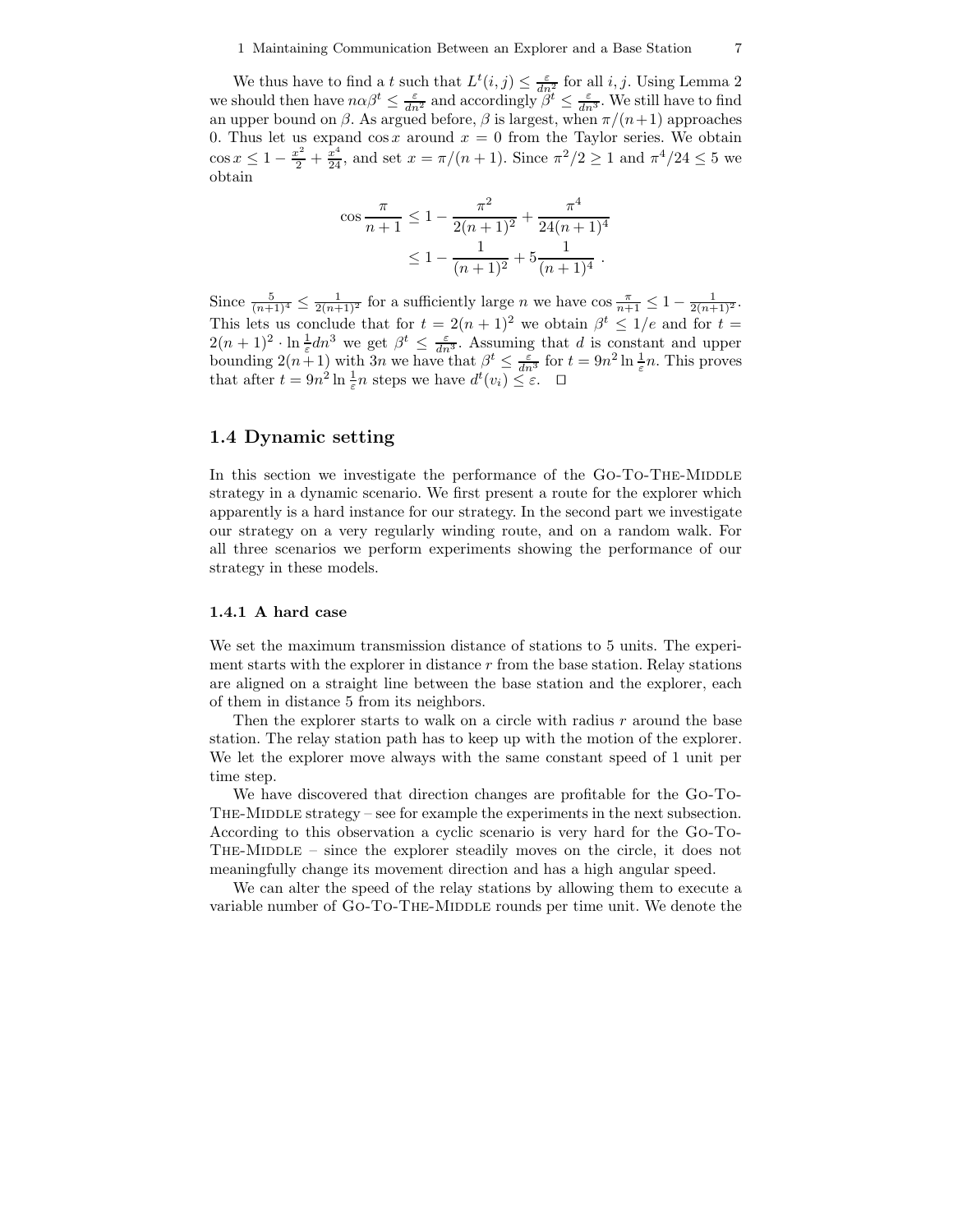

Fig. 1.3. GO-TO-THE-MIDDLE for the hard movement model



Fig. 1.4. Performance of GO-TO-THE-MIDDLE in the hard movement model

number of GO-TO-THE-MIDDLE rounds per time unit as the speed of the relay stations.

The performance of the Go-To-THE-MIDDLE strategy is measured in terms of the length of the communication path between the explorer and the base station. In an optimal solution, this length would be always equal to  $r$ . Since the relay stations may not keep up with the explorer, the length of the line may increase to more than r (obviously new relay stations are introduced then).

We observe that for each radius r and each speed s there is some length  $l_{\text{max}}$ of the communication line which is stable, i.e. the communication line length won't exceed this value no matter how long the experiment runs. Figure 1.3(a) shows the typical curve of the communication line after it reached its stability point. This curve will now only rotate with the movement of the explorer on the circle.

To visualize the performance of the strategy we introduce the ratio  $\mathcal R$  between the length of the communication line  $l_{\text{max}}$  and the length of the optimal interval connecting the explorer and base station. This ratio is investigated in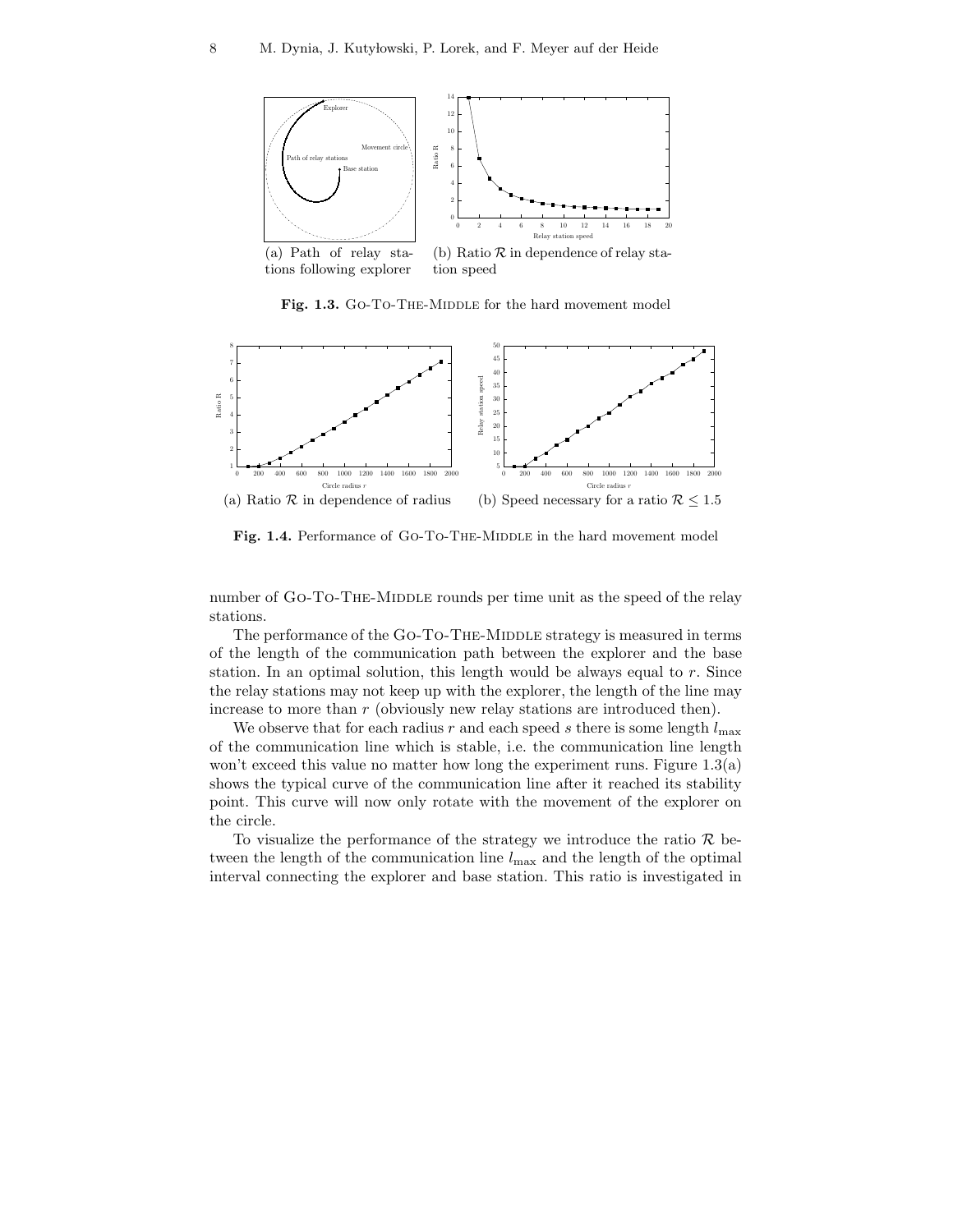

(a) Example movement pattern for the random walk

(b) Movement pattern for snake-like exploration

Fig. 1.5. Average-case movement models

Fig. 1.3(b) for different speeds of relay stations. Fig. 1.4(b) shows the ratio  $\mathcal{R}$ in dependence of the radius  $r$  with the speed fixed to 10 for all radii.

The maximum length of the communication path  $l_{\text{max}}$  (and thus the ratio  $\mathcal{R}$ ) grows with the radius r, since with the radius r the number of employed relay stations grows and the propagation of the explorer's position updates takes longer time. The growth of  $R$  is linear with the radius.

Fig. 1.4(b) shows the speed necessary for the ratio  $\mathcal R$  to be not greater than 1.5. This calculated speed is thus necessary to have a communication path which is a fairly well approximation of the optimal one. We also see a linear increase here.

#### 1.4.2 Average cases

Within this section we investigate two movement models for the explorer. One of them is a random walk on the plane, performed with a constant speed, with a direction randomly chosen in each time step. The direction is chosen uniformly at random from the angle  $(-30, +30)$  degrees from the current direction of the explorer. The movement patterns are depicted in the full version of the paper. An example movement pattern for this random walk is given in Fig. 1.5(a). The second movement model is a typical exploration movement, where the robot moves in a snake-like pattern exploring a whole quadratic area, as depicted in Fig. 1.5(b).

For both movement models the ratio between the optimal communication path length and the actual communication path length  $R$  has been computed in each time step. Figures  $1.6(a)$  and (b) show the average and maximum values of this ratio for both movement models and for different speeds. The same movement pattern can be executed in various distances from the base station. Figure 1.6(c) and (d) shows the results. Interestingly, when the movements are performed in a large distance from the base station, the ratio between the optimal communication path length and the actual path length is low – this comes from the fact that a small movement of the explorer in a large distance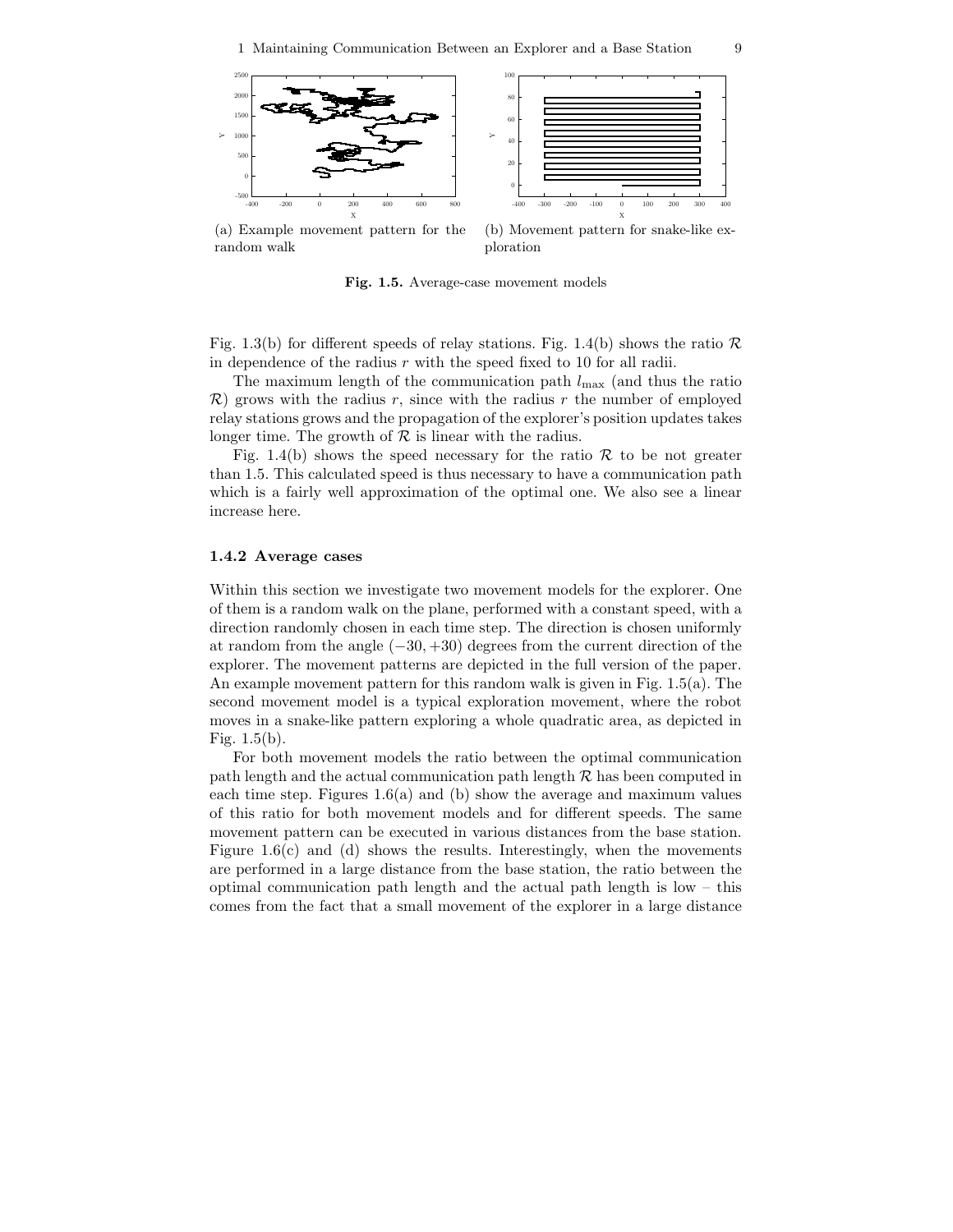

(c) Ratio  $\mathcal R$  for random walk in dependence of distance

(d) Ratio  $R$  for snake-like exploration in dependence of distance

Fig. 1.6. Performance of Go-To-The-MIDDLE for average-case movement models

from the base stations does not cause large changes in the position of the optimal path and the angular speed of the explorer is low.

## 1.5 Conclusion

The experiments and theoretical considerations regarding the performance of GO-TO-THE-MIDDLE allow to compute a relay station speed which will give a good approximation factor of the optimal communication path by the relay stations.

The experimental analysis has been performed to obtain information on the behavior of our strategy in various situation. From the analysis of the hard case we see that the worst-case from the static scenario is a lot worse than what can happen in the dynamic scenario. This analysis gives also several hints on how to choose the speed of relay stations when the movement pattern of the explorer is not known beforehand. The experimental average-case analysis proves that our strategy can effectively maintain the communication path within an approximation factor of 1.5 with a relay station speed as low as 3, when certain assumptions about the movement of the explorer are known.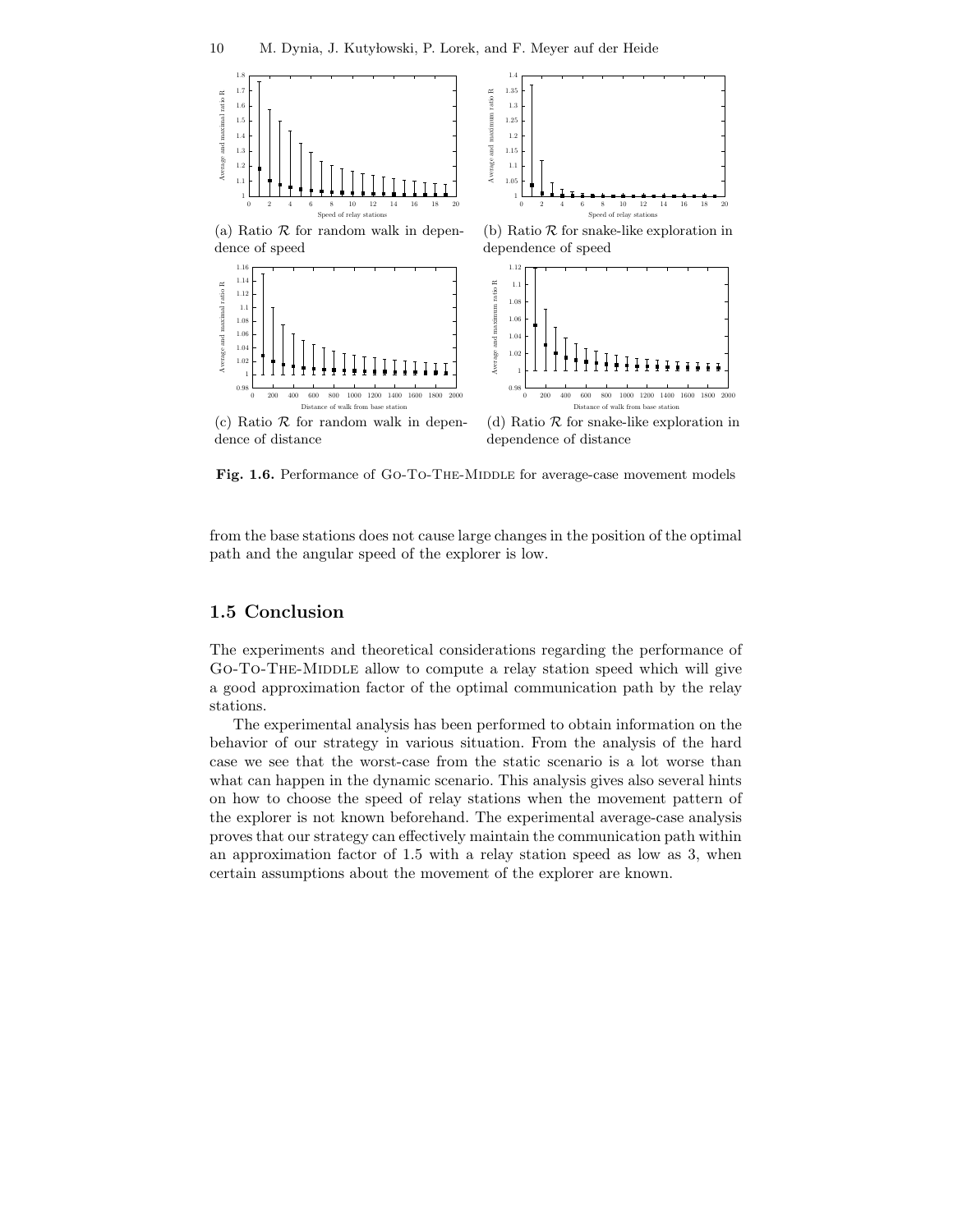## A Appendix

*Proof (of Theorem 1).* Assume that  $|(v_i, v_{i+1})| \leq d$  for all  $i = 1, ..., n$ . Fix some edge  $e = (v_i, v_{i+1})$ . We will show that  $|e| \le d$  after GO-TO-THE-MIDDLE has been applied. Let us lay out a coordinate system so that  $e$  lays on the  $x$ axis and that the origin of the coordinate system is in the middle of edge e. Lay  $a = |e|/2.$ 

We draw a circle around the origin of the coordinate system with a radius of  $d/2$  as shown on Fig. 1.7. We will show that after applying GO-TO-THE-MIDDLE both vertices of  $e$  will lay within the circle. Then obviously the distance between them is at most d and the lemma is proven.



Fig. 1.7.  $(x, y)$  is the new position of vertex  $(a, 0)$  after applying Go-To-THE-MIDDLE.

The point  $(x, y)$  is the new position of the vertex  $v_{j+1} = (a, 0)$  after applying GO-TO-THE-MIDDLE. The following equations obviously hold

$$
b = \sqrt{(x-a)^2 + y^2},
$$

$$
\cos \alpha = \frac{x+a}{b}.
$$

Now since  $v_{j+1} = (a, 0)$  has been moved to  $(x, y)$  by Go-To-The-MIDDLE, we know that  $v_{j+2}$  lies on the line connecting  $(-a, 0)$  and  $(x, y)$  in distance b from  $(x, y)$ . From the triangle similarity property we have that  $v_{j+2} = (2x + a, 2y)$ .

Now assume for the sake of showing a contradiction that  $(x, y)$  lies outside the circle. Then  $x^2 + y^2 > (d/2)^2$ . We now compute the distance of  $v_{j+1}$  from  $v_{j+2}$ . We have

$$
|(v_{j+1}, v_{j+2})| = \sqrt{(2x)^2 + (2y)^2} = \sqrt{4x^2 + 4y^2}
$$
.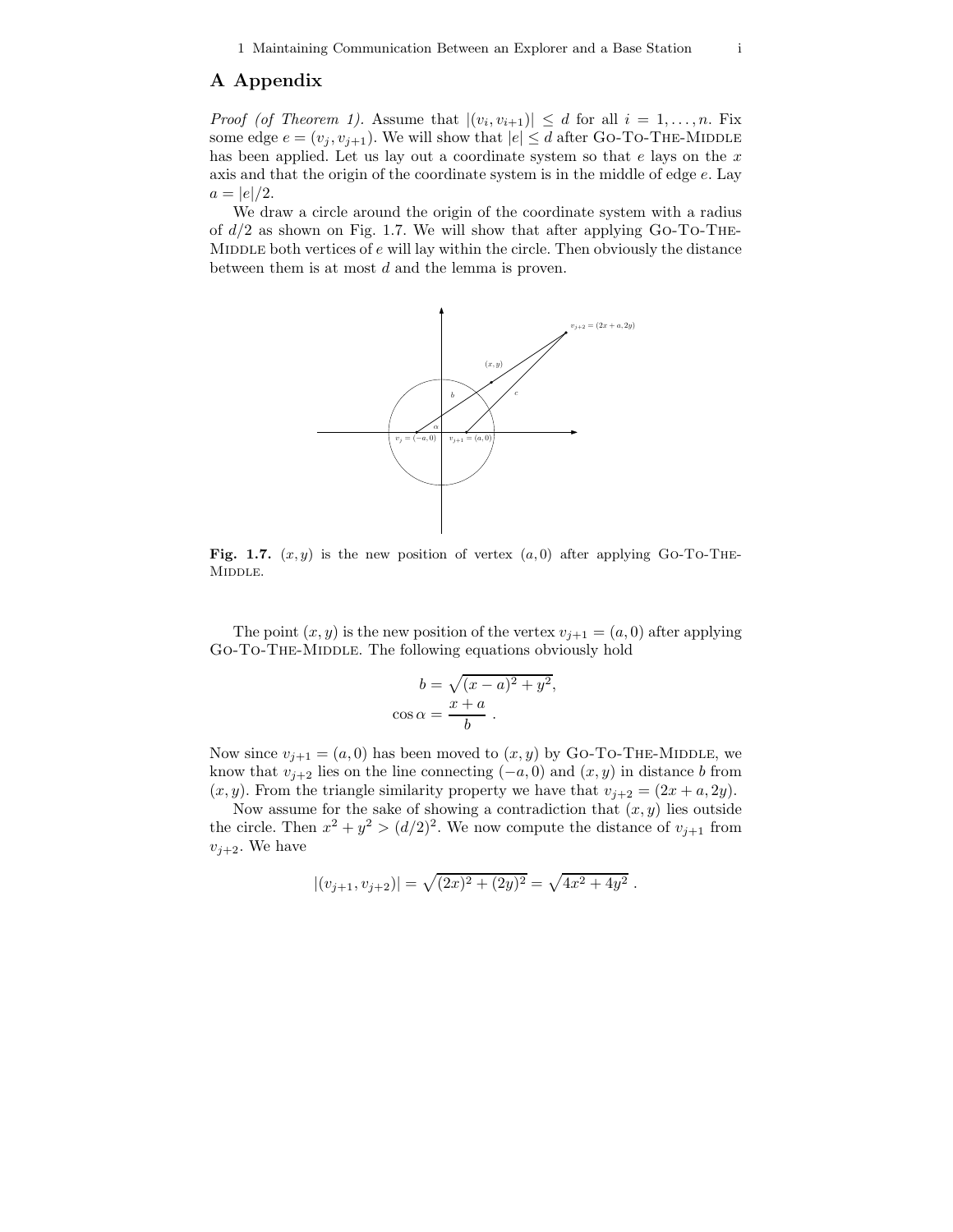Since  $x^2 + y^2 > (d/2)^2$  we have that  $|(v_{j+1}, v_{j+2})| > d$ . This contradicts the assumption that all edges have length at most d prior to execution of Go-To-THE-MIDDLE.

The same reasoning can be applied to vertex  $v_i$  and its new position, thus we have proven that the new positions of  $v_j$  and  $v_{j+1}$  will lie within the circle. ⊓⊔

Proof (of Lemma 1). We will show that the specified eigenvalues and eigenvectors actually correspond to the matrix L. Thus for each pair of eigenvalue  $\lambda_j$ and eigenvector  $x_j$  it must hold

$$
Lx_j^T = \lambda_j x_j^T \t\t(1.1)
$$

Let us fix some j and prove Eq. (1.1) for this pair  $\lambda_j$ ,  $x_j$ . Recall that we claim that

$$
\lambda_j = \cos\left(\frac{j\pi}{n+1}\right),
$$
  
\n
$$
x_j = \left[\sin\left(\frac{j\pi}{n+1}\right), \sin\left(\frac{2j\pi}{n+1}\right), \sin\left(\frac{3\pi}{n+1}\right), \dots, \sin\left(\frac{n j\pi}{n+1}\right)\right].
$$

From Eq. (1.1) the following system of equalities must hold

$$
\frac{1}{2}\sin\left(\frac{2j\pi}{n+1}\right) = \cos\left(\frac{j\pi}{n+1}\right)\sin\left(\frac{j\pi}{n+1}\right), (1.2)
$$

$$
\frac{1}{2}\sin\left(\frac{(i-1)j\pi}{n+1}\right) + \frac{1}{2}\sin\left(\frac{(i+1)j\pi}{n+1}\right) = \cos\left(\frac{j\pi}{n+1}\right)\sin\left(\frac{ij\pi}{n+1}\right), (1.3)
$$

$$
\frac{1}{2}\sin\left(\frac{(n-1)j\pi}{n+1}\right) = \cos\left(\frac{j\pi}{n+1}\right)\sin\left(\frac{n j\pi}{n+1}\right), (1.4)
$$

where Eq. (1.3) must hold for all  $i = 2, \ldots, n - 1$ .

Observe that one of the basic trigonometric identities is  $\sin(2\alpha) = 2 \sin \alpha \cos \alpha$ . With its help Eq. (1.2) follows easily. Similarly we have

$$
\sin \alpha + \sin \beta = 2 \sin \left( \frac{\alpha + \beta}{2} \right) \cos \left( \frac{\alpha - \beta}{2} \right) ,
$$

which can be used to prove Eq. (1.3) for each  $i = 2, \ldots, n - 1$ .

For Eq. (1.4) we first note that  $sin(aj\pi) = sin((1-a)j\pi)$  for any  $j \in \mathbb{N}$  and  $0 \leq a < 1$ . From this we have

$$
\sin\left(\frac{(n-1)j\pi}{n+1}\right) = \sin\left(\frac{2j\pi}{n+1}\right) ,
$$

and

$$
\sin\left(\frac{n j \pi}{n+1}\right) = \sin\left(\frac{j \pi}{n+1}\right) .
$$

This reduces Eq. (1.4) to Eq. (1.3) which has already been shown.  $\Box$